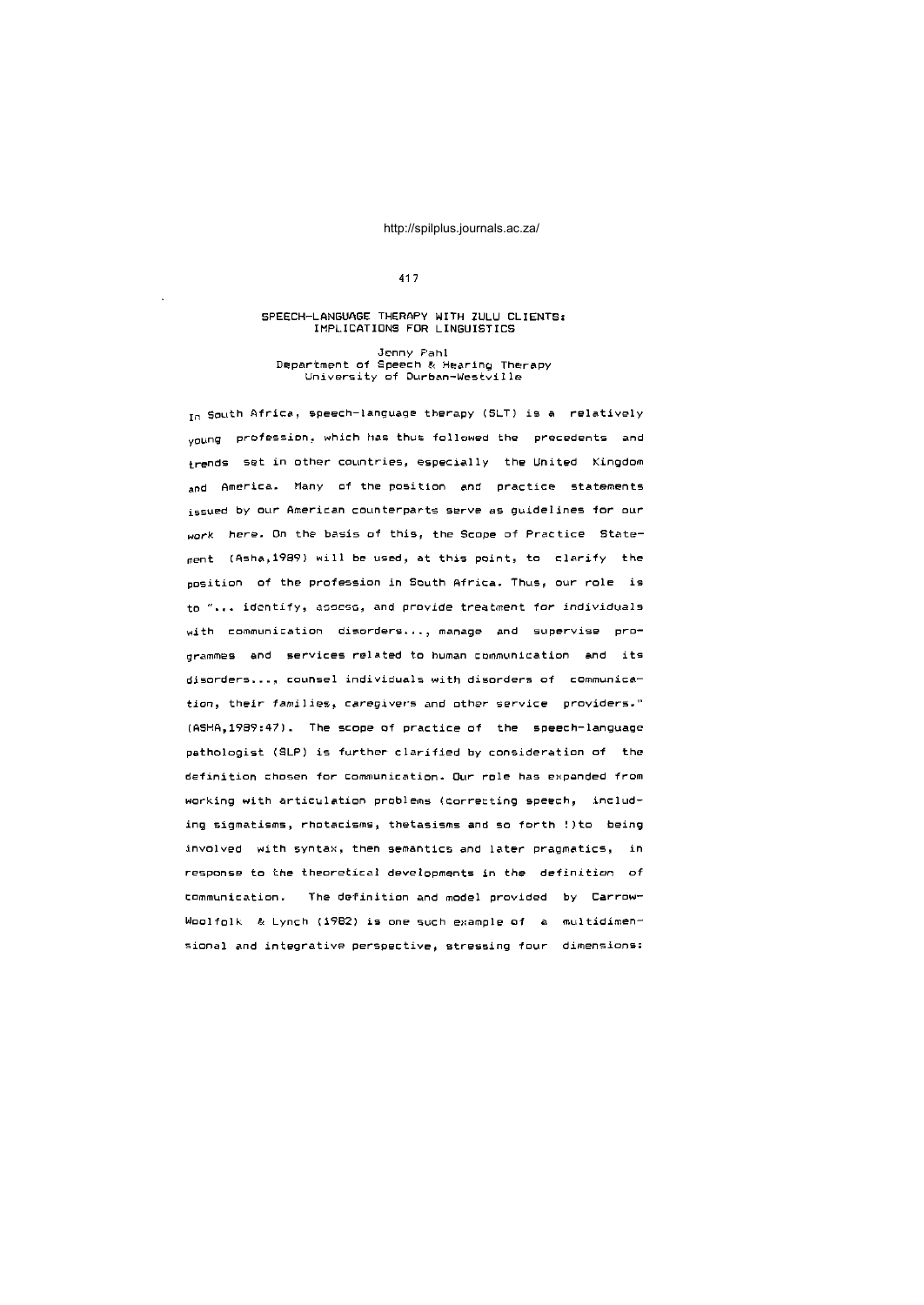418

cognitive, linguistic knowledge, language performance ang communicative environment. Their model of language is represented diagrammatically as follows:



Figure 1: Carrow-Woolfolk & Lynch's  $(1982:102)$ integrative model of language

It is obvious from consideration of this model that many other professionals and disciplines have input into the field of SLT. A vital relationship is that between SLT and linguistics, which clearly relates to the purpose of this conference. The relationship is a two-way process, as noted by Ball & Kent, (1987:2) when discussing the relationship between SLT and clinical linguistics in the editorial of the first issue of the Journal, Clinical Linguistics & Phonetics. This orientation was, for obvious reasons, directed primarily to communication disorders, but there is much, especially in the South African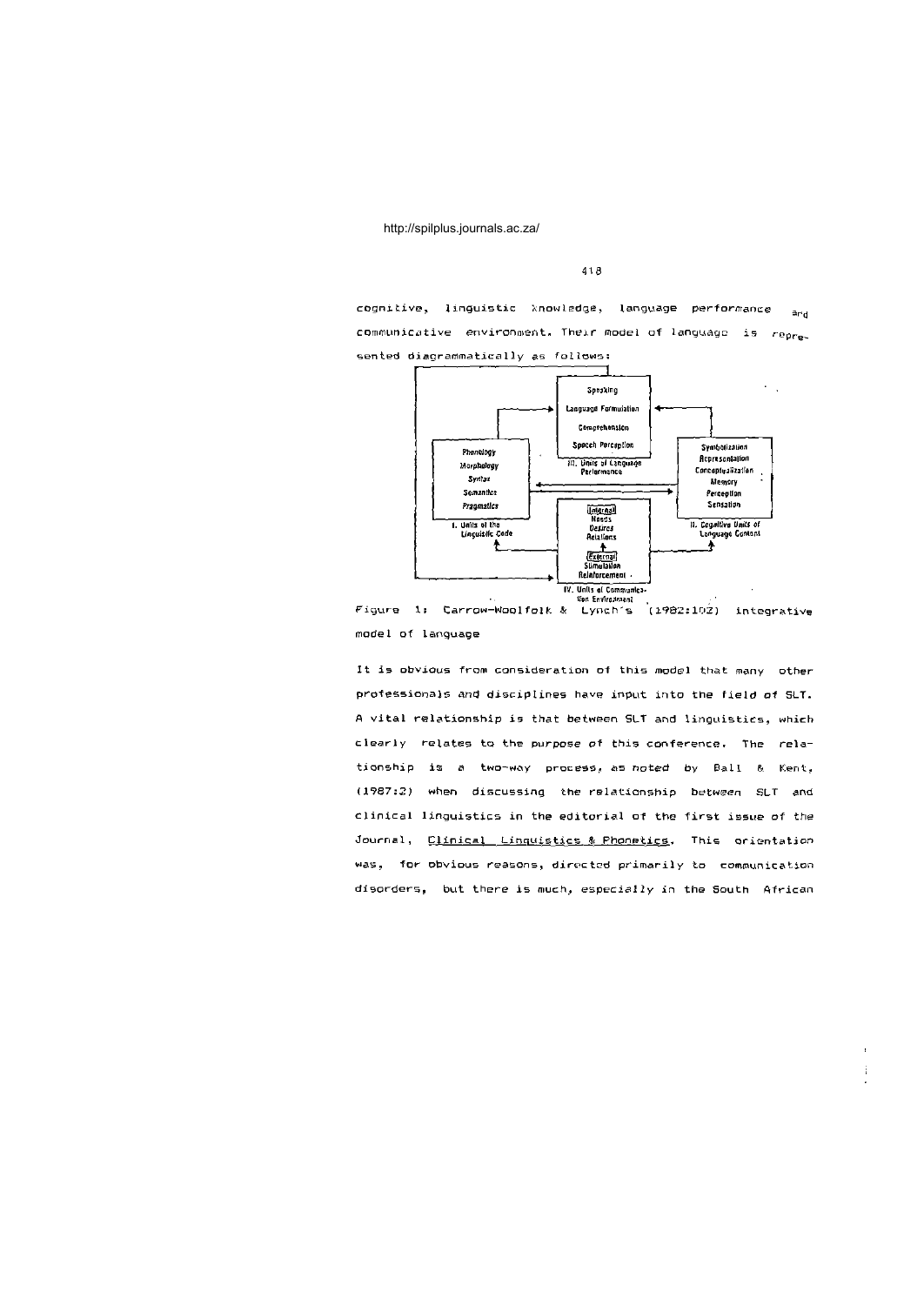#### 419

 $_{\rm {context}}$  to be gained from the acknowledgement of a two-way  $_{\text{relation}}$  directed to normal communication.

# g<sub>valuation</sub> of the current situation

Having outlined the vast areas with which SLT is involved, it is necessary to evaluate the current situation in South Africa with regard to services offered. This evaluation will be limit- $_{\text{gd}}$  to the Natal region, as it is this area with which the writer is familiar. There are SLP's in the hospitals in the greater Durban area and Pietermaritzberg (currently nine, spread among speech-language therapy and audiology posts at five hospitals); a relatively large number employed at special education schools; some SLP's serving the mainstream school population, and some in private practice. A recent recommended ratio in the United Kingdom for the number of qualified SLP's per 100 000 population is 26 (Enderby & Davies, 1989). In 1991, there were approximately 89 SLP's in Natal, highlighting the inadequacy of the situation. For example, in the Valley of a Thousand Hills, one small, discrete section of Natal, is a community of about 80 000 people, mostly Zulu-speaking, scattered over an area-of-approximately 250 square kilometers  $(Friedman, 1991)$ , who until 1992 were without any SLT service besides that provided at hospitals in Durban, more than 35 kilometers away. Only recently have relevant communicationrelated issues begun to be addressed via 12 SLT students doing community research and projects there. Further, as can be seen by the distribution of place of employment of SLP's as given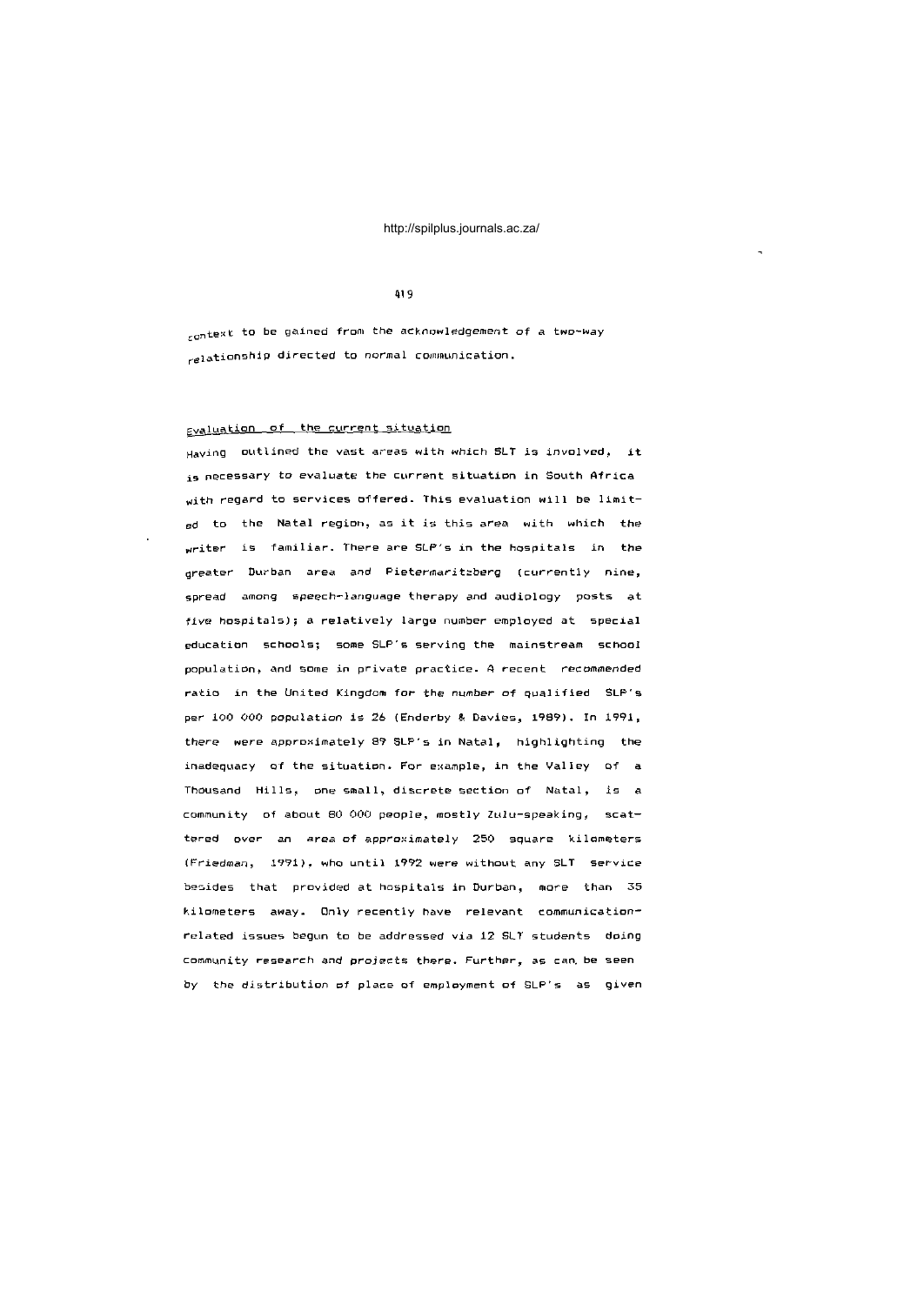4 2 0

above, there is an unequal spread of professionals in terms  $_{\mathsf{Qf}}$ both facilities and resources. This would seem to parallel  $t_{he}$ conditions noted by Wells (1976) where, for doctors in  $S_{\text{Out}b}$ Africa, a developing rather than a developed country,  $(Beckett)$ 1976) there were overwhelming needs and limited resources.  $r$ esembling third world conditions. These facilities are predominantly available to the minority white population group (Beckett,1976), yet, it can be anticipated that in South Africa, as in America, there is going to be an ever increasing demand on SLP's generally, and on them to work with people of different language and cultural groups (Terrell & Hale,1992). Likewise in Australia, McAllister (1985) stressed the increasing demands for SLT in more varied contexts. In America this is a "minority" concern, whereas in South Africa, it is a "majority" concern (Asha,1991), and is further complicated by the iniquities of, and ongoing changes to, the education systems in South Africa. Thus, of the 89 Natal SLP's mentioned above, all are English or Afrikaans speakers. There is not a single Zuluspeaking speech therapist to work with the large Zulu-speaking population. At this stage it would seem that the Speech & Hearing Therapy Department at the University of Durban-Westville is the only department of the five in South Africa to have an affirmative action policy with regard to training prospective African language SLP's. It is then, primarily with the Zulu-speaking population in Natal that this paper is con cernad .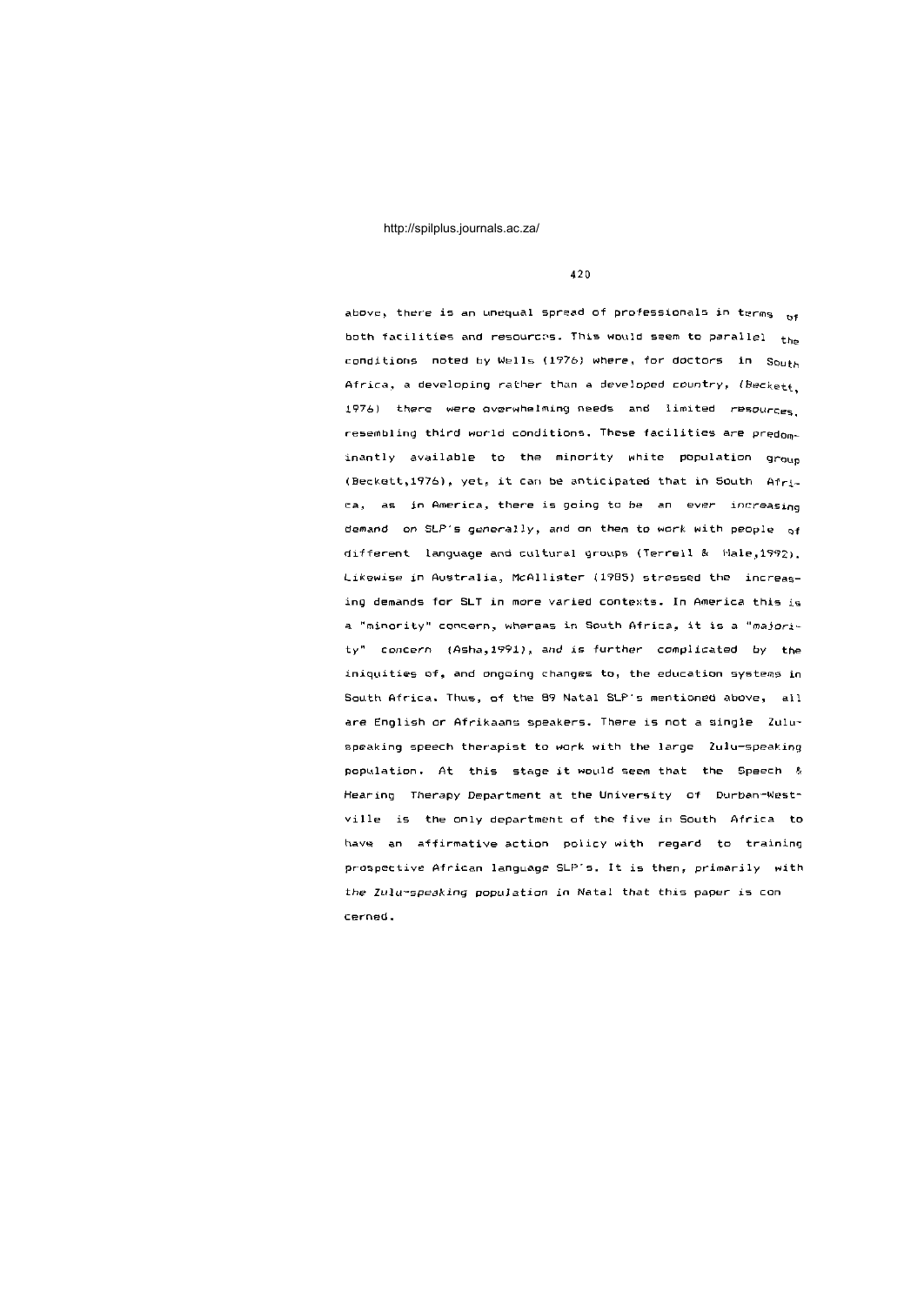#### 421

Cultural and linguistic factors such as those touched on above are of utmost concern to the SLP who uses language as the tool  $*_{0}$  help people with language problems. Our American counter- $_{\rm part}$ s have justly stated that for a language profession such as <sub>our</sub>s to work in English with clients who speak little or no English would be not only be regarded as being inappropriate according to the policy of the American Speech-Language Hearing Association, but could also result in the erroneous diagnosis  $of$  communicative impairment and the provision of unnecessary management. Although many SLP's may be aware of and sensitive to linguistic and cultural differences, Terrell & Hale (1992:5) stress that "sensitivity to these differences alone may not be sufficient...". It would seem then that we are currently ill equipped to serve the Zulu-speaking population of Natal.

Thus, in Natal there are many broad issues which must be addressed for us to be able to grasp the extent of the problems facing the SLP's and clients. Multilingualism, proficiency in a second language, disadvantage, lack of affordable access to services and facilities and poverty are but a few of these. It is evident from this that an increase in the numbers of personnel or facilities available would not be sufficient to "solve" the problems, Whatever the case, such solutions are unlikely in the present financial climate in South Africa. The next step then is to evaluate, redefine and seek alternative methods.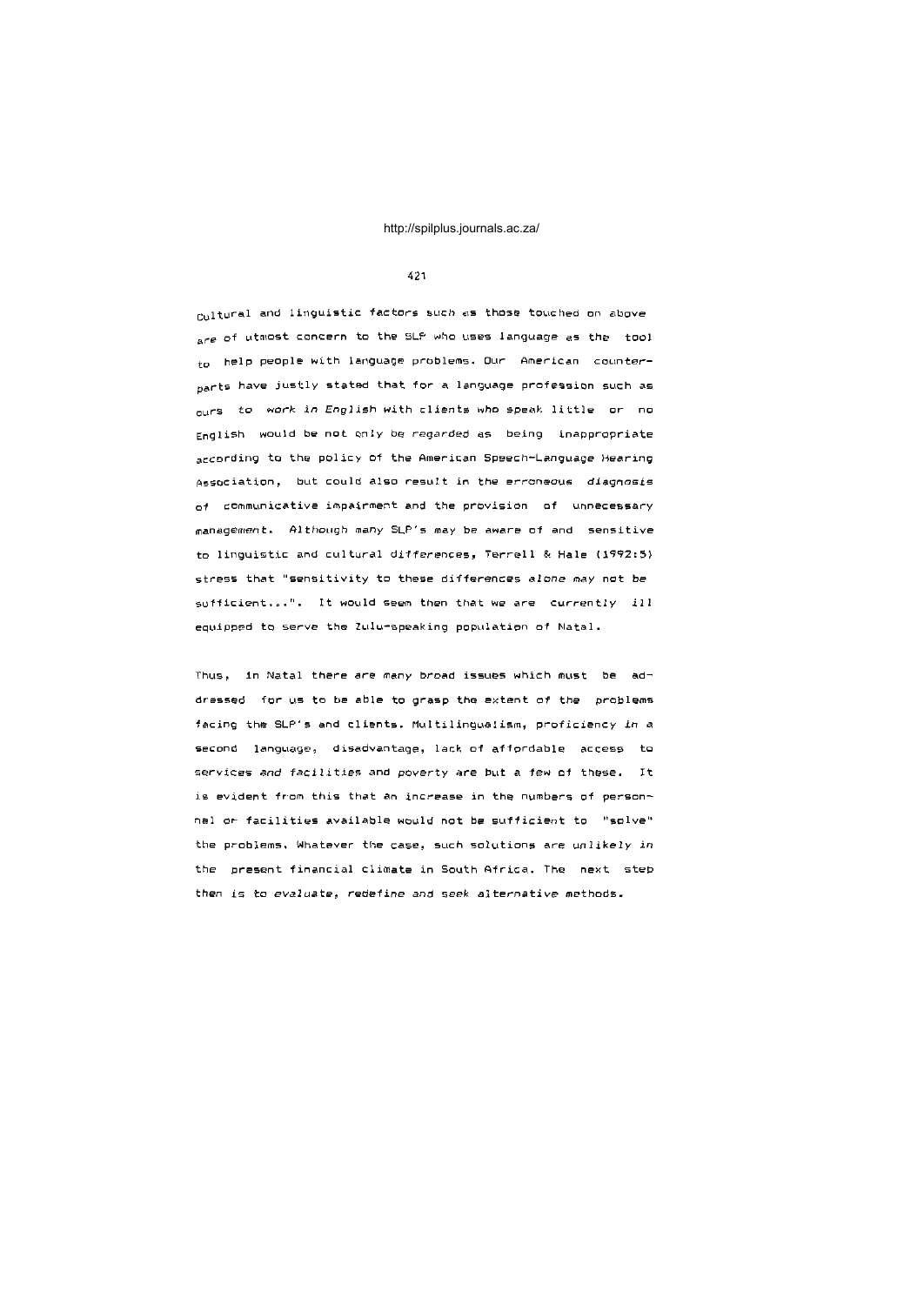422

# Alternatives

Firstly, it is necessary to address the way communication is viewed. At present, most communicative intervention, and much "medical" intervention is curative in nature. It has been suggested by many, such as Friedman, 1991, Toms, 1991, and ASHA, 1991, that intervention should rather, be promotive of health. Thus, "Health is not just the absence of disease, but rather a positive intervention in a community, with their participation and involvement so as to creatively tackle the community problems that cause ill health" (Toms, 1991). With regard to SLT, the American Speech-Langage Hearing Association in 1988 issued a position statement on the prevention of communicative disorders, and this prevention is seen as one of the main responsibilities of the SLT profession. Again the need for a broad perspective is seen, where prevention of disease causing or related to disordered communication becomes a professional concern. Thus, the SLP would need to understand certain specific prevention strategies and accept responsibility for carrying out research in the area of prevention. Further, "alternative professional roles and strategies must be developed, and the information and skills to adopt and practice them must be acquired" (ASHA, 1991:17). Prevention, however, should not be simplistically viewed, but rather in terms of three levels. Primary prevention encompasses avoidance of communicative disorder; secondary, the early detection; and tertiary reflects more accurately our current position, that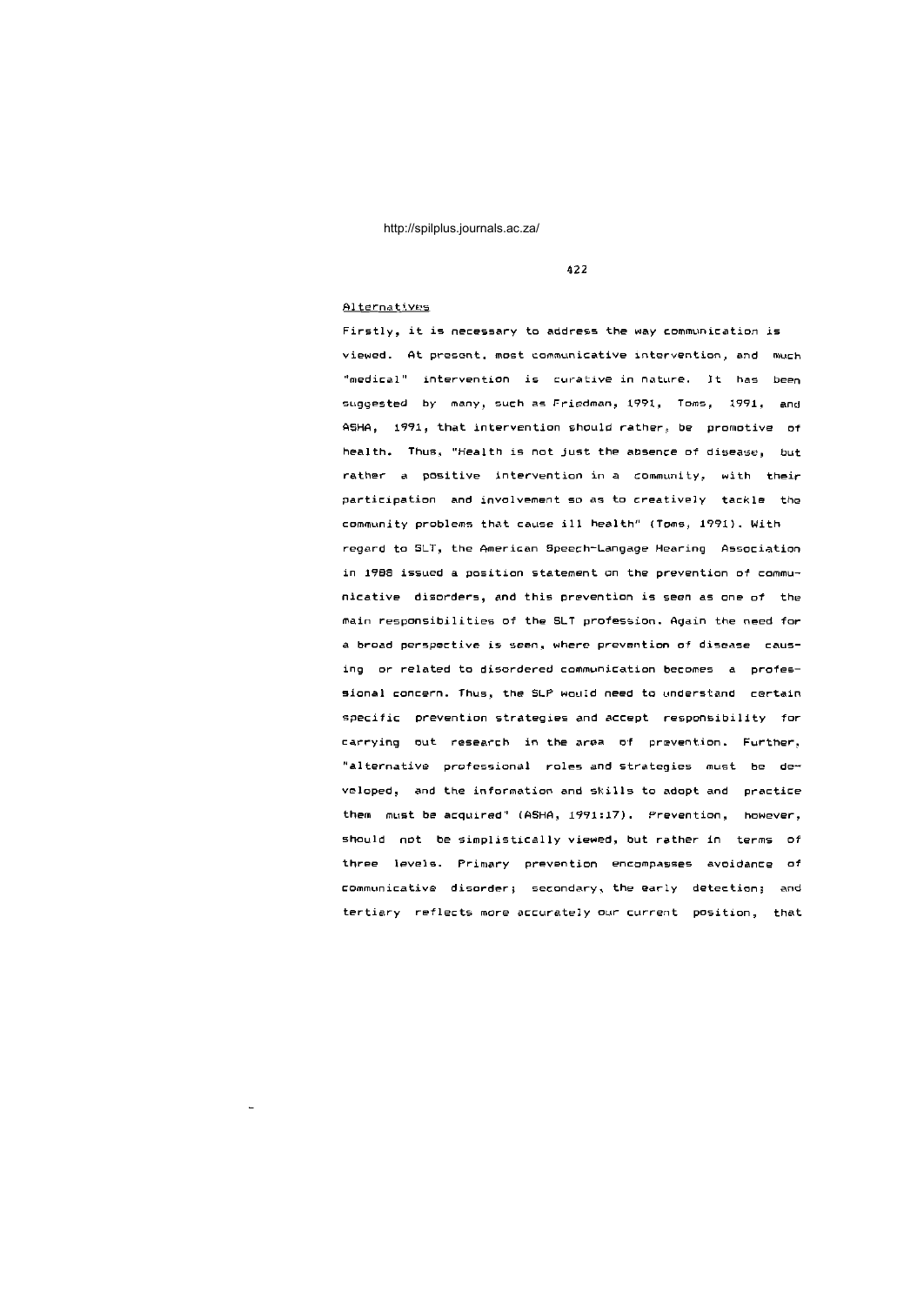## 4 2 3

 $is$ , the lessening of disability. The vital role of research is  $e$ vident once again if we are to be involved in a worthwhile way in "promoting the development and maintenance of optimal communication behavior" (ASHA, 1991:18)

Communication, including speech, language, voice, fluency and hearing, is then an aspect of health, and should be seen within the framework of a changing approach to addressing health issues, both internationally and locally. The Alma-Ata (International Conference on Primary Health Care, 1978) declaration of health for all as a fundamental human right should be our broad perspective. At present, determining who is eligible for SLT services involves determining a significant (which is not easily definable) communicative disorder, and is complicated by government regulations (ASHA,1989b). A future health service for South Africa would be based on the primary health care approach and would involve equal rights to health, accessible and affordable health, the participation of the community in health services and innovative strategies to achieve this (Padayachee & Wilson, 1991). "Health care (its knowledge, practice, and institutions), does not operate in a vacuum in society. Its form and nature is determined by the society within which it exists, and conversely, it contributes towards reproducing the particular relations of that society" (Solanki,  $1991$ ). If this is applied to SLT, in a post apartheid, democratic South Africa, SLT should be comprised of skills training, formal and informal education, relevant research, the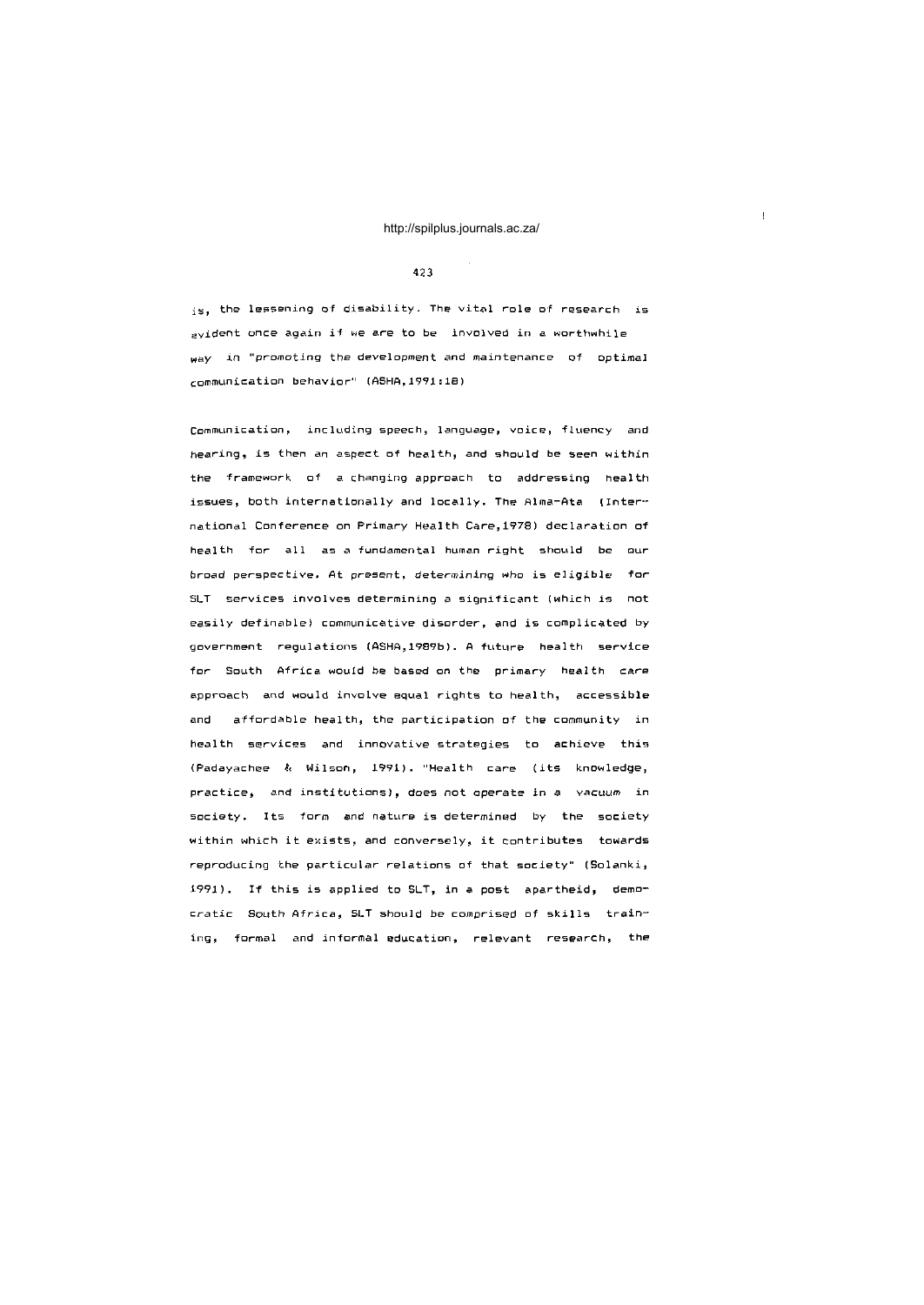424

 $\texttt{collection}$  and dissemination of information, and the creation of community health projects based on community need.

Having now, within the South African, and specifically with regard to the Natal Zulu speaking community, reevaluated both issues of definition and aim, let us now address more directly the issue of "how". Perhaps you had begun to wonder where the SLT/linguistic relationship had gone. It was necessary to first establish a shared framework, before addressing the "how" issue, and returning to the questions put before us at this conference, that is, what does linguistics offer the language professions; and what do the language professions offer linguistics.

In terms of the reformulated aims for the SLT profession, many problems such as insufficient people obtaining access to health care, major linguistic and cultural gaps, the role of economic factors, second language English speaking, exist and provide challenges .

## **Training**

One of the first issues to be addressed in this regard is stu dent training. If students are to be able to cope in multicultural ( Deal, 1909: 76; Smith, 1988) and multilingual contexts, they will need additional or alternative knowledge and skills . Knowledge in areas such as anthropology and sociology would be of use. Possibly, training should be more integrative and take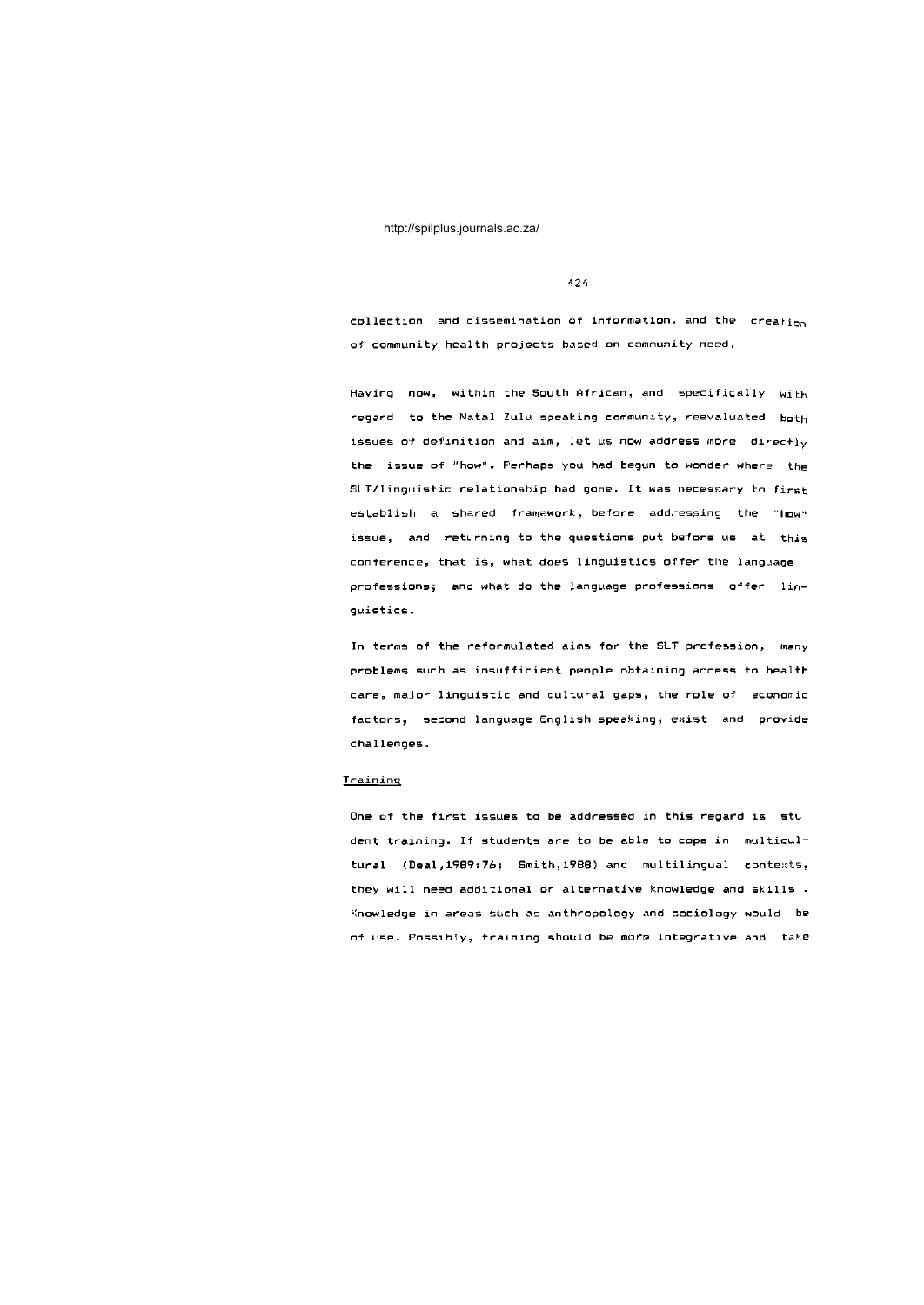## 425

place in a number of different settings (Chezik, Pratt, Stew art, & Deal, 1989). Our present models of service delivery, and the use of translators, interpreters and aides (McAllister, 1985) must be considered. Educational philosophies require scrutiny, and here, Aitchison (1991) notes that education is never neutral, that it should be relevant, especially with regard to current issues, and that it should foster a problem solving approach rather than a recipe search. As the current system of school education for the average Black scolar does not seem to equip many to gain entry to a course such as ours, or to cope academically in such a course, the route of affirmative action should be investigated as an option. This would increase the number of Zulu-speaking SLP's working with the community, and they could serve as role models for further SLP's .

#### Strategies

At present, the search and implementation of alternate strategies to achieve more adequate health care (Aitchison, 1991) is gathering momentum. A traditional model which most people are familiar with is the pull-out, one- to-one method of intervention. Other methods have been suggested, such as collaborative/consultative service delivery in the classroom (Ferguson,1991), with fluency problems (Cooper, 1991), and in order to extend language aims into the curriculum (Achilles, Yates, & Freese, 1991); the group model and the integrated model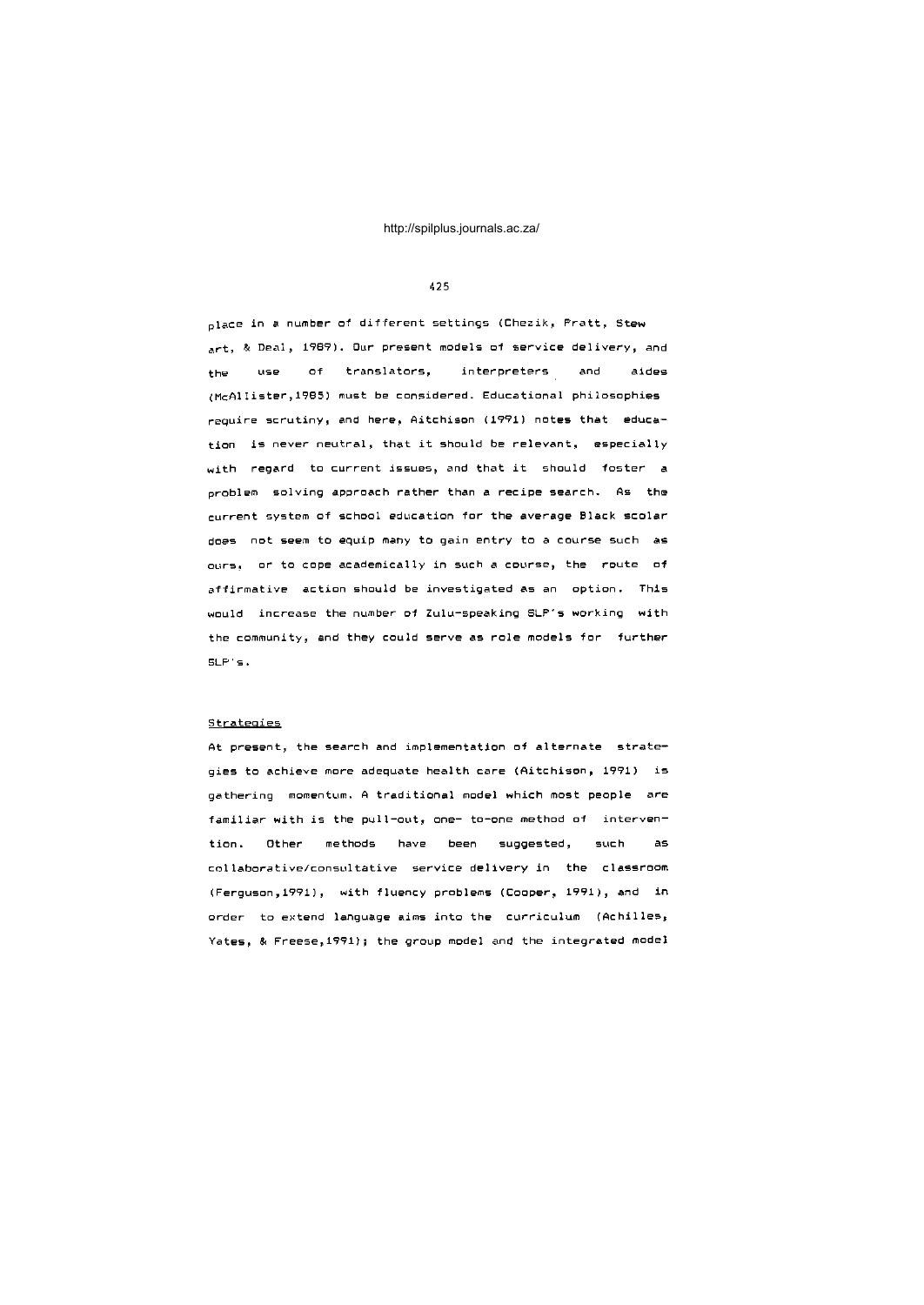#### 4 26

(McAllister,1983); family-centered services (Crais, 1991); and the consultation model at a primary, secondary or tertiary level (Frassinelli, Superior, & Meyers, 1983). What is essent tial here is to take into account a community based view,  $_{\text{that}}$ of primary health care, whereby the services are offered where most accessible. The aspect of community participation (Padayachee & Wilson, 1991) and initiation is vital. Chezik, Fratt, Stewart, & Deal (1989) highlight problems, such as poor or limited access, lack of public transport, limited finances, and low levels of public awareness, in the service delivery  $in$ remote and rural areas. Another important concept is that  $of$ skill sharing, and demystifying the professional (Toms, 1991).

Most of the above has pertained to service delivery. It is obvious that current methods of assessment would also need to be evaluated, predominantly in the light of the models mentioned above. A novel method for a particular situation has been used by Terrell, Arensberg,  $k$  Rosa (1992). It is a parent-child comparative analysis, of use when a SLP is assessing a child with whose dialect he/she may be unfamiliar. A major issue is, of course, the use of tests on a population for which those tests were not normed.

## **Research**

The overriding issue which arises from all of the above and which will finally serve to address the conference questions is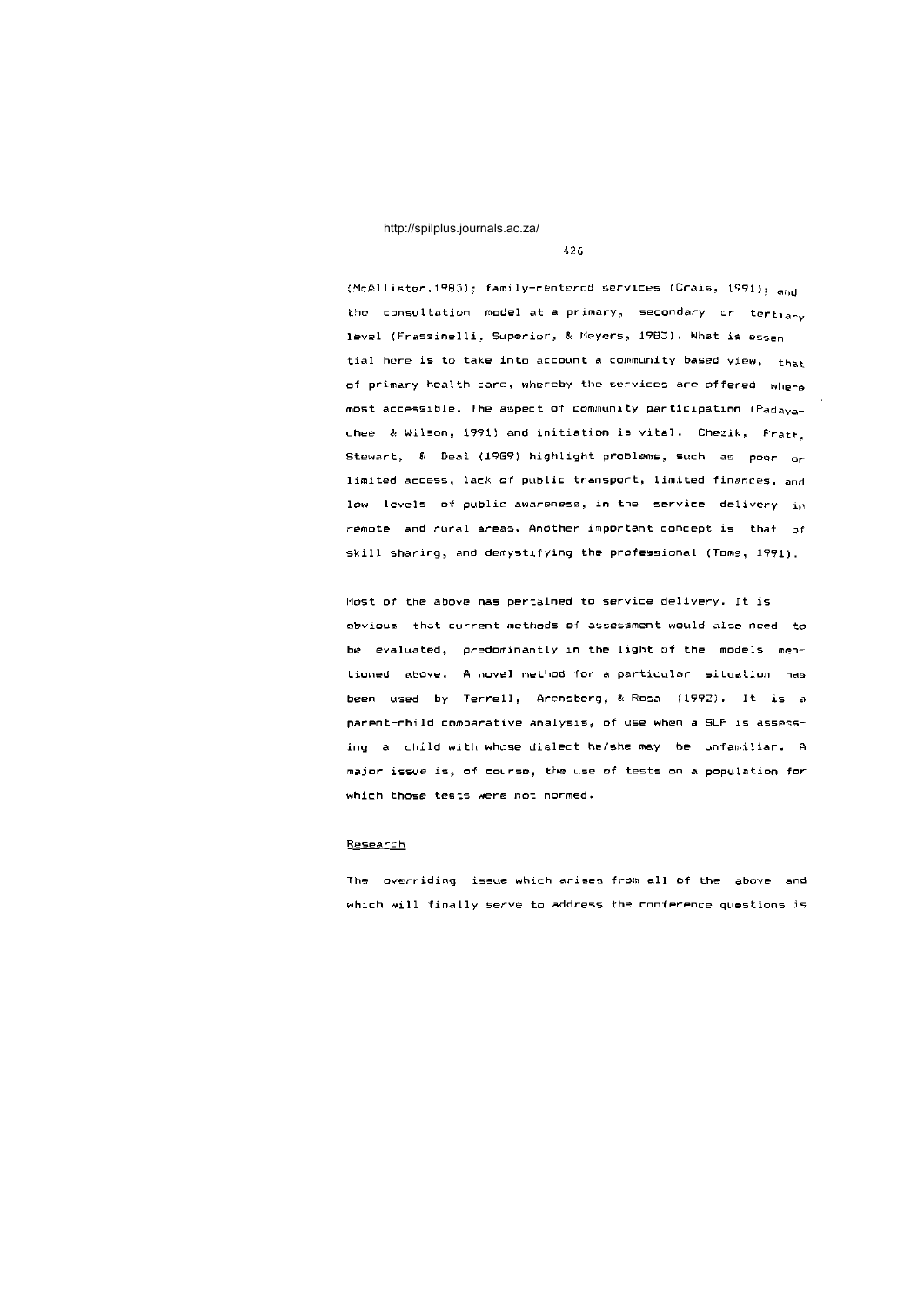#### 427

 $r$ esearch. In its present position, research has according to pikk (1991:111) made a great contribution to man's knowledge and progress, but has also had destructive effects (as seen in nature). In South Africa, research, especially health or "disease" research has "...largely been determined by the State through a variety of councils...". At times, academic standards are the main issue, not the "people". Likewise the content  $of$ health research has frequently been determined by funders as opposed to, for example, community needs. Herer (1989:79) also comments on the narrow view of society held in previous social science research.

Pikk (1991:113) outlines a route forward for research which he feels would be appropriate. He says, "one of the challenges for researchers is to find ways of getting people or people's organisations to participate actively in research - not just in a token manner but participation at every stage of the research process, from determining the research question, planning, conducting the research and implementing the research finding." He advocates against the reliance on quantitative research to the exclusion of qualitative research. Despite his harsh criticism, Pikk (1991:114) does believe that academic researchers have an important role, being "mental" workers, transferring their skills to the people, being accountable to the people, and consulting. If research findings are not used, this should be questioned in terms of the relevance of that research. An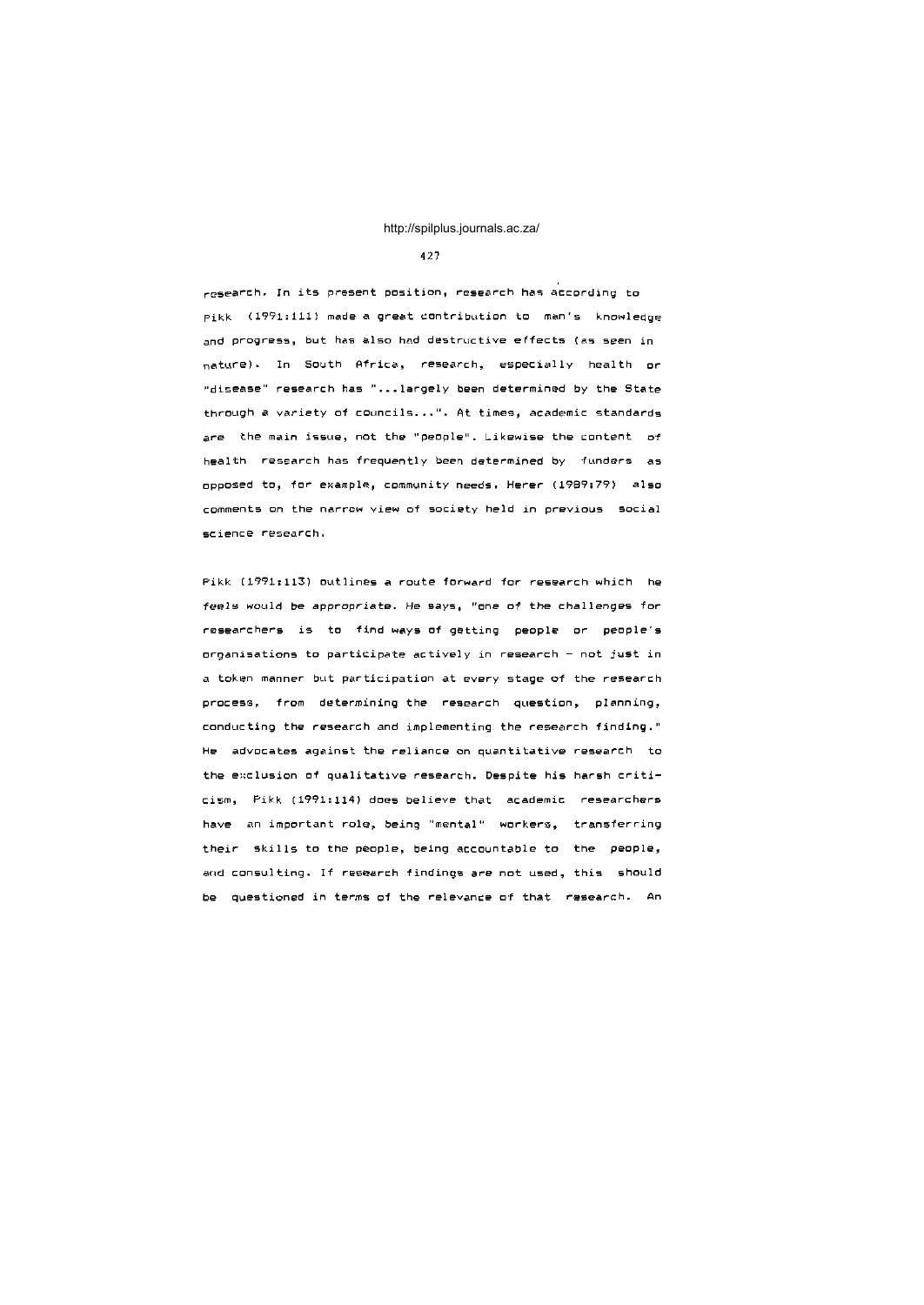4 28

example of the kind of appropriate research mentioned above  $i_{\pi}$ Essential National Health Research (ENHR). It is appropriate research, developed to fill gaps in health research, and to  $_{\rm opt}$ equity in health and development. To clarify further, it  $_{\rm jg}$ essential in that public health problems receive priority;  $i \cdot$ is national in that it operates at all levels from country  $t_0$ family, but is specific to environments; health is included  $i_R$ that it is aimed at development; and finally, the research  $m_{\text{left}}$ be scientifically valid, but relevant. Traditional research methods may be used, but the most important problems of the population are addressed (Task Force on Health Research for Development Secretariat, 1991).

In this third area of change, the above provides us with a framework within which to view research for a population such as that addressed in this paper, the Zulu-speakers of Natal. Linguistics has much to offer the language professions in this regard, but the two-way relationship between linguistics and SLT must be borne in mind. The input of many other professionals and disciplines, as noted earlier, is also of importance. Relevant research areas include:

 $-$  attitudes to communication disorders (Bebout & Arthur,  $1992)$ , including degree of concern, positive and negative views, desirability of intervention (Cole, 1989)

 $\sim$ attitudes to issues such as views on accent reduction (Shewan  $k$ Malm , 1989 )

-preferences as to who should provide a service (Cole, 1989) -research on Zulu. An article by Connolly (1988) stresses the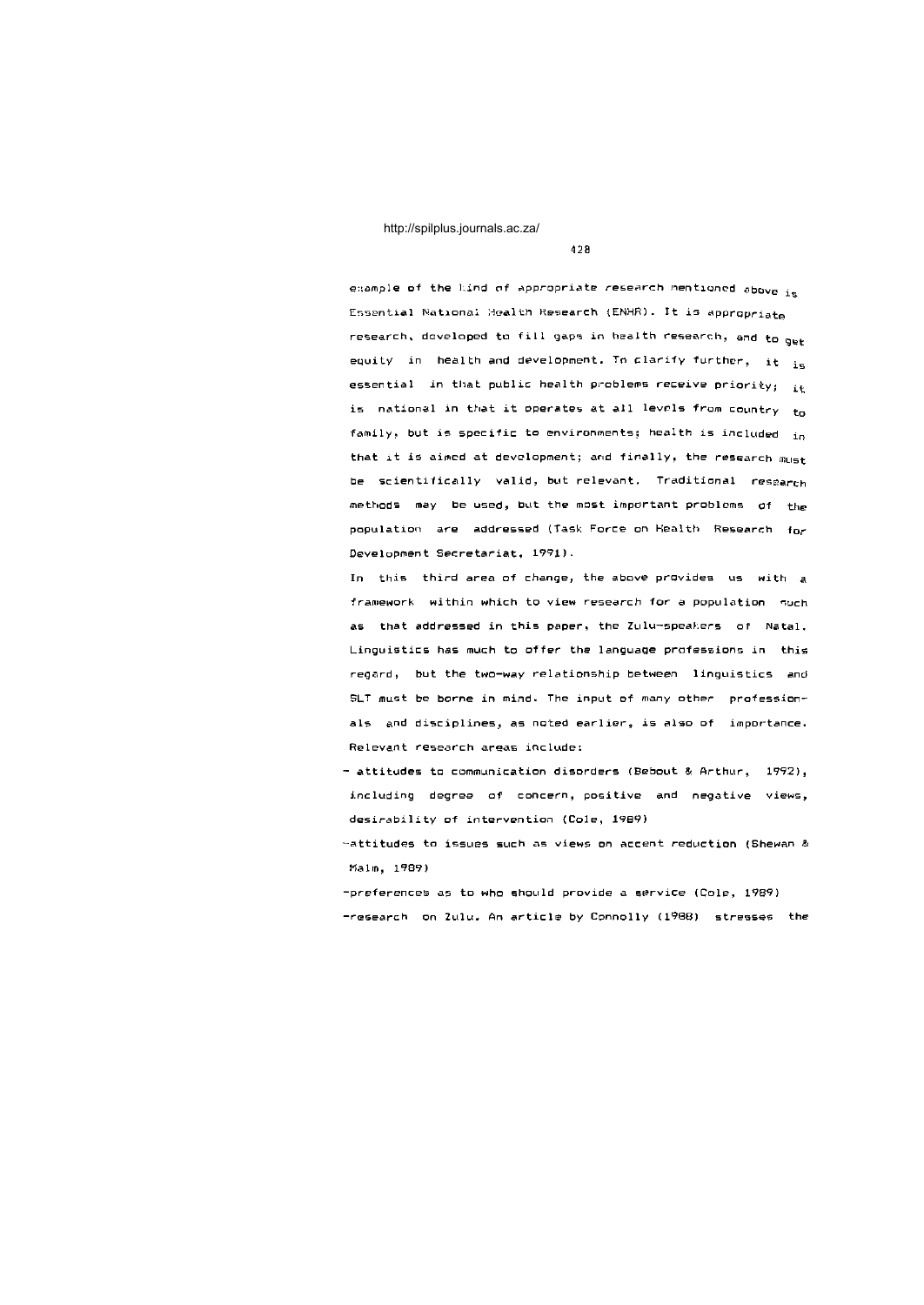#### 479

considerable contribution of theoretical linguistics to SLT. but little of such research can be directly used with Zulu or zulu-speakers

-developing age appropriate, adequate instruments for use in the assessment of communication (ASHA, 1989b)

-the development of norm-referenced or standardised assessment procedures (ASHA, 1989b)

-interpreter training (Anderson, 1992)

 $\frac{1}{2}$ 

-specific developmental norms for different aspects of language, such as those used by Grunwell (1985) which pertain to development of the phonetic inventory and the use of phonological simplification processes

-aspects of normal development in phonemic, allophonic, syntactic, morphological, semantic, lexical and pragmatic development -canvassing for change in assessment and eligibility for therapy guidelines with employing bodies (ASHA, 1989b)

-what, if any, information needs to be given about normal and disordered communication, and to whom

-the prioritisation of health problems

-how to use existing knowledge

-the development of new strategies

-prevention (ASHA, 1991). If emphasis is to be placed on the promotion of health, the ASHA view on research should be considered. Two types of preventive research are discussed; preintervention and intervention research. This is given below (ASHA, 1991:29).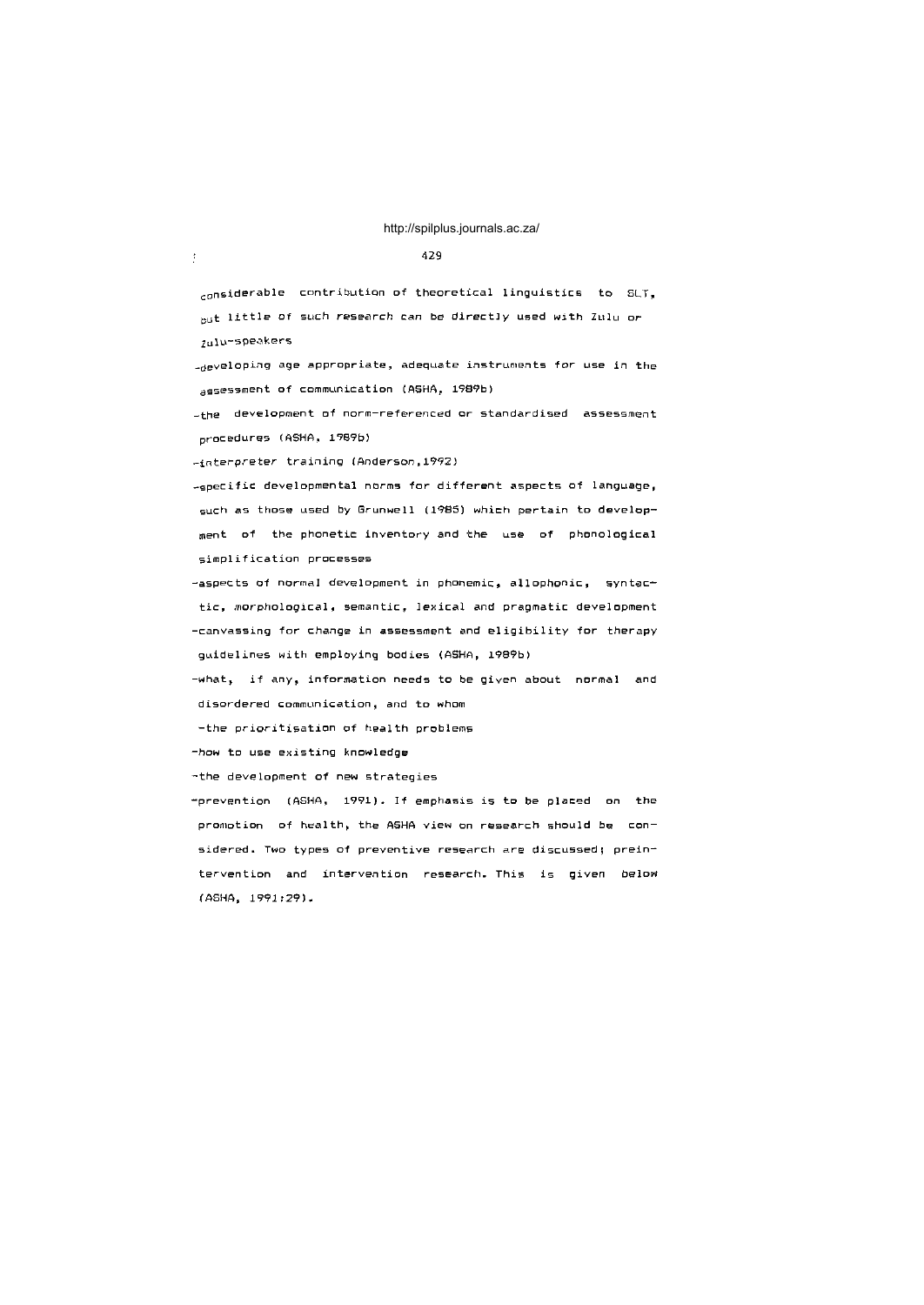430

"...prevention research includes only research designed to yield results directly applicable to interventions to prevent occurrence of disease or disability or the progression of detectable but asymptomatic disease. ... Preintervention research involves three things:

1. Identification of risk factors for disease or disability.

2. Development of methods for identification of disease controllable in the asymptomatic stage.

3. Refinement of methodological and statistical procedures for quantitatively assessing risk and measuring the effects of preventive interventions.

Intervention research involves the following:

1. Development of biologic interventions to prevent occurrence of disease or disability or progression of asymptomatic disease.

2. Development of environmental interventions to prevent occurrence of disease or disability or progression of asymptomatic disease.

3. Development of behavioral interventions to prevent occurrence of disease or disability or progression of asymptomatic disease.

4. Conduct of clinical and community trials and demonstrations to assess preventive interventions and to encourage their adoption."

-possible topics for research in a prevention programme are given below (ASHA, 1991:30)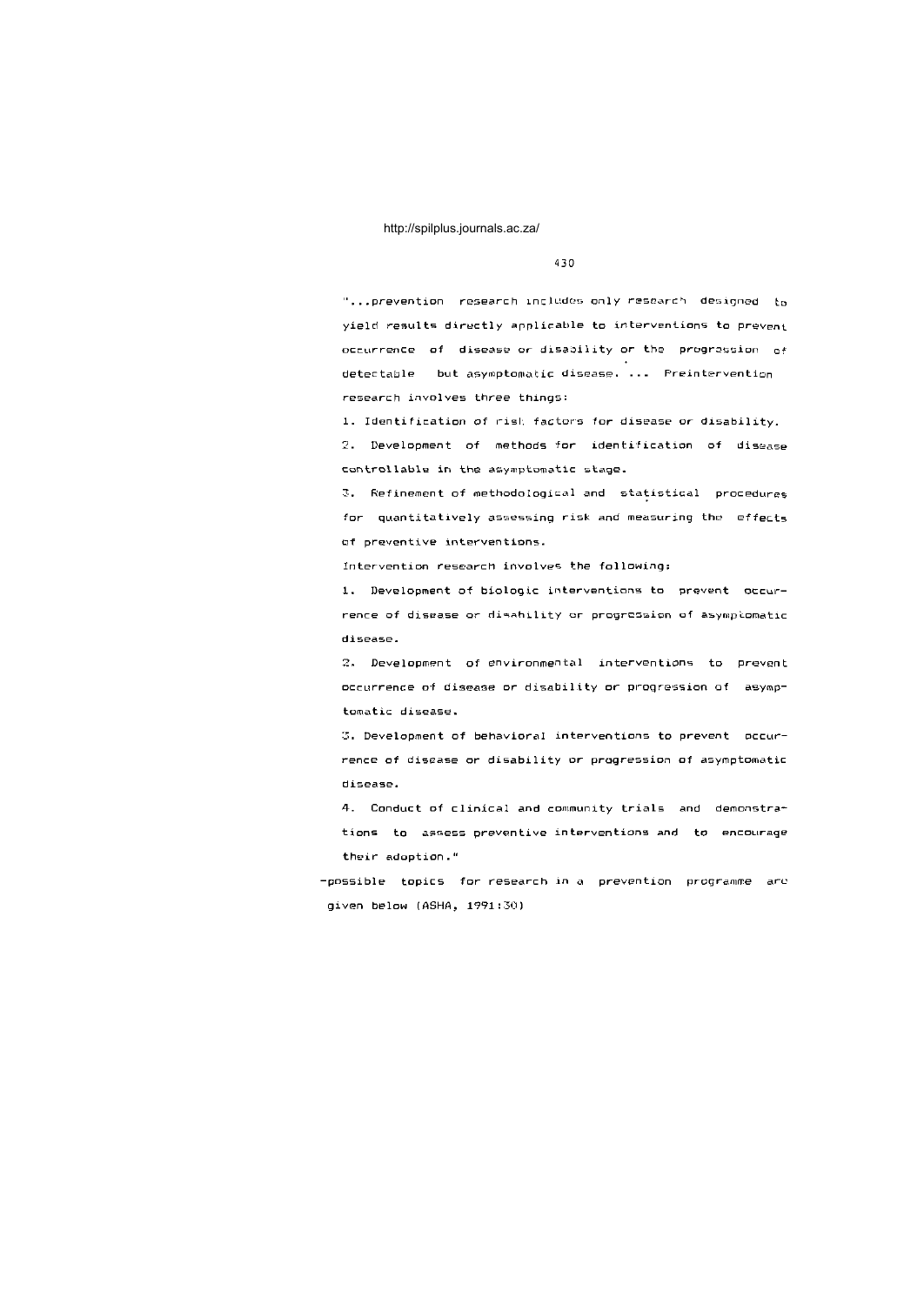## 431

"a. Epidemiologic studies in genetics.

b. Documentation of effects of intervention with high-risk individuals.

c. Development of field-tested prevention education materi $als.$ 

d. Documentation of effects of prevention education with se lected groups.

e. Elucidation and quantification of disorder-specific, known risk factors.

f. Attitudes of other professions toward expanded roles of speech-language pathologists and audiologists in prevention. g. Clinical trials for efforts in prevention and intervention.

h. Reexamination of existing data on incidence, prevalence, and populations at increased risk for communication disorders.

i. Factors influencing individuals to follow prevention guidelines or regimens.

j. Distribution and determinants of conditions to which communication disorders are secondary."

## Conclusion

As a broad issue was tackled in this paper, it must be acknowledged that much has been simplified, even oversimplified. This in part reflects the enormity of the task awaiting SLP's and other disciplines in addressing health, inclusive of communication issues in a changing South Africa. In order to face and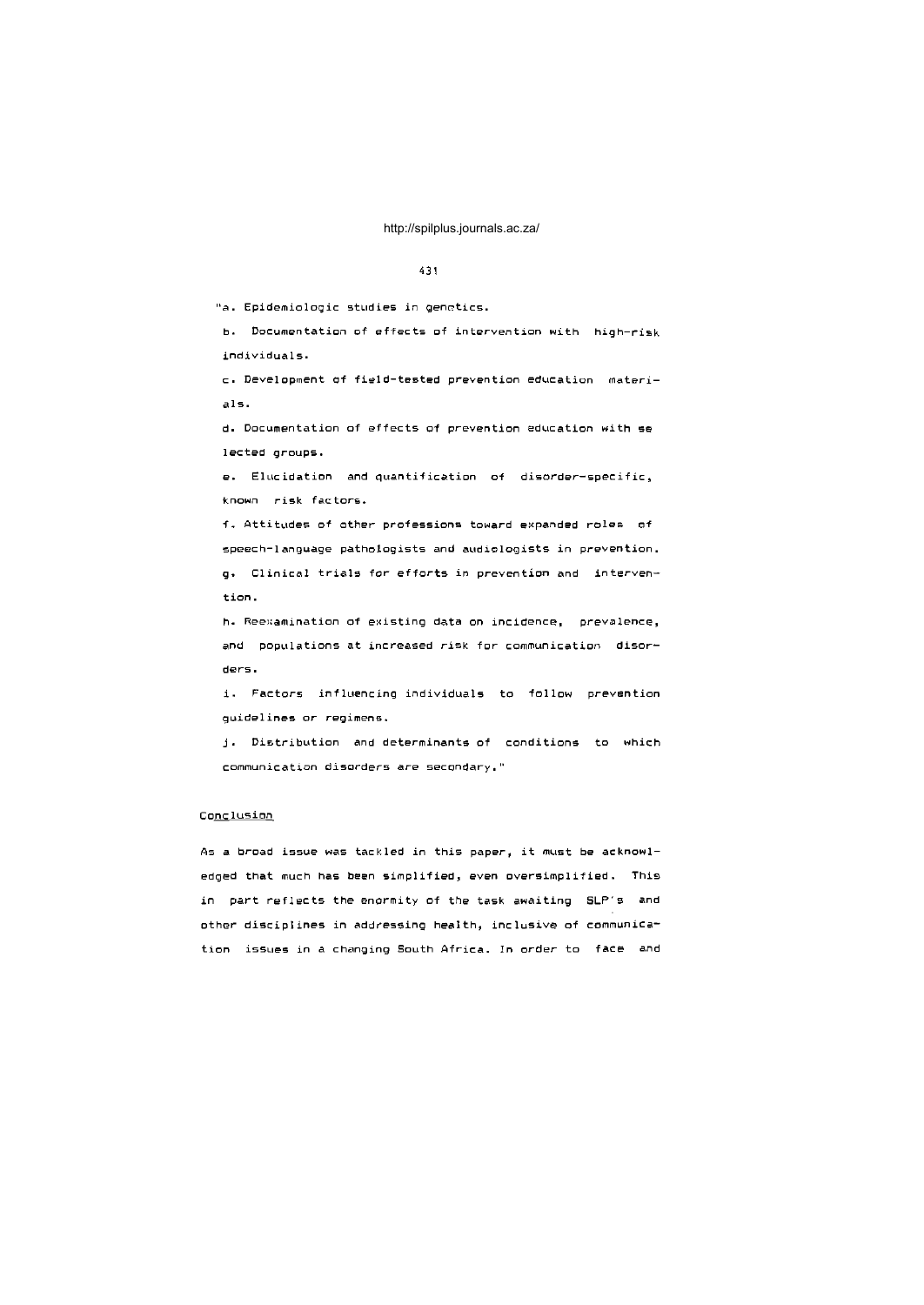#### 432

meet these challenges, it is the writer's opinion that linguis. tics has much of value to offer SLT, and SLT has much to offer linguistics, IF we stop doing research for the sake of  $r_{\text{ex}}$ search, and ensure that future research is relevant to the society we live in.

## BIBLIOGRAPH Y

Achilles, J., Yates, R., & Freese, J. (1991). Perspectives from the Field: Collaborative Consultation in the Speech and Language Program of the Dallas Independent School District. Language, Speech, & Hearing in the Schools,  $22$ ,  $154-155$ .

Aitechison, J. (1991). The Community Health Worker Approach. Its Ideological Basis. SAHCWD Conference Proceedings. Booysens: SAHCWO .

Anderson, N. (1992). Understanding Cultural Diversity. American Journal of Speech-Language Pathology, 11-12.

American Speech-Language-Hearing Association (1991). The Prevention of Communication Disorders Tutorial. Asha, 33, (suppl. 6),  $15 - 41$  .

--- (1989a). The English Language Amendment. Asha, 80-B1.

--- (1989b). Issues in Determining Eligibility for Language Intervention, Asha, 113-118.

--- (1989c). Scope of Practice Statement. Asha, 47.

Ball, M., & Kent, R. (1987). Editorial. Clinical Linguistics & Phonetics,  $1, 1, 1-5$ .

Bebout, L., & Arthur, B. (1992). Cross-Cultural Attitudes Toward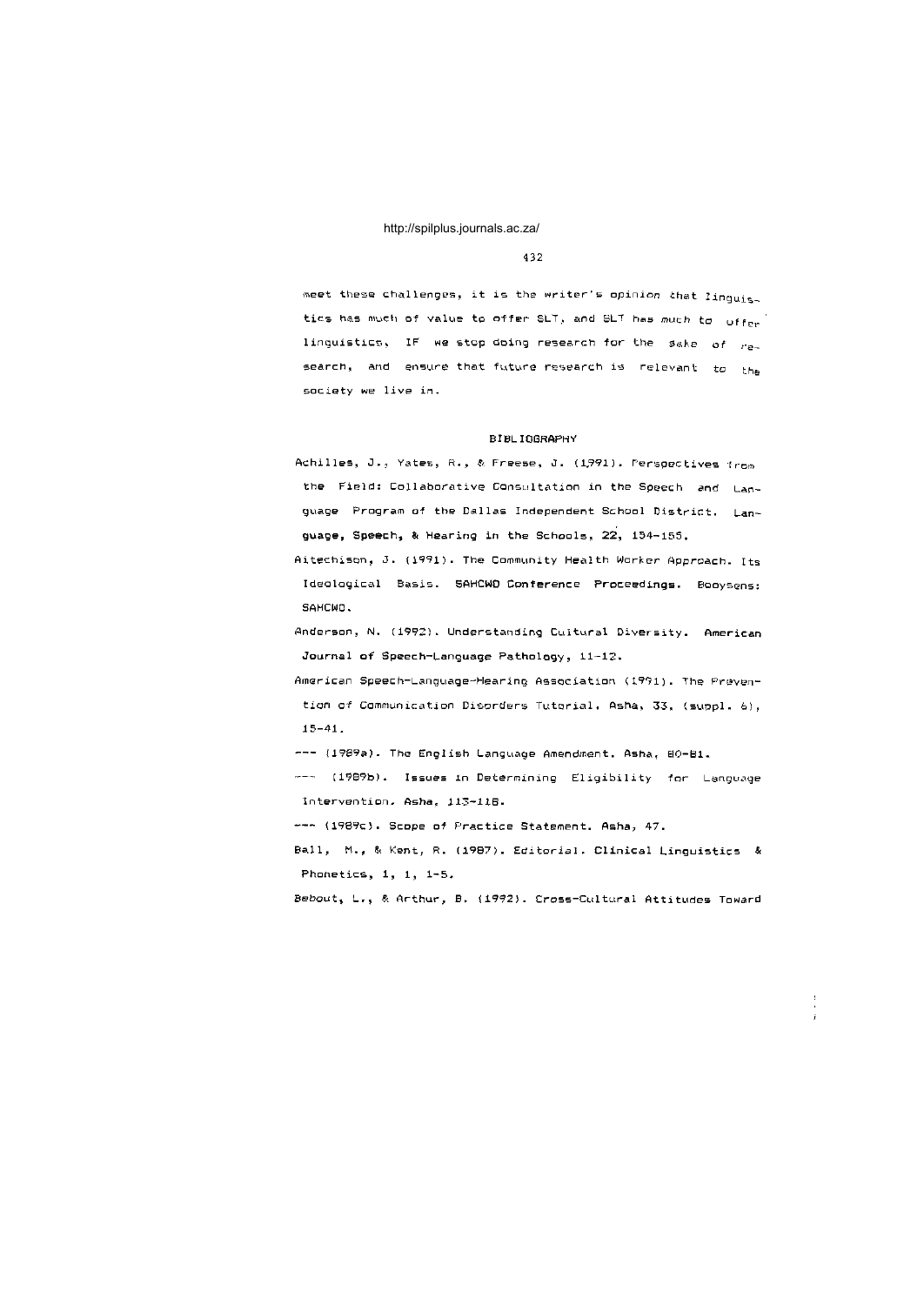#### 4 3 3

Speech Disorders. Journal of Speech & Hearing Research, 35, 45-52 .

Beckett, G. (1976). Some Aspects of the Practice of Speech Therapy and Audiology (Part 2). SASHA Newsletter, 193.

Carrow-Woolfolk, E., & Lynch, J. (1982). An Integrative Approach to Language Disorders in Children. London: Grune & Stratton.

Chezik, K., Pratt, J., Stewart, J., & Deal, V. (1989). Addressing Service Delivery in Remote/Rural Areas, Asha, 52-55.

Cole, L. (1989). E Pluribus Unum: Multicultural Imperatives for the  $1990'$  s and Beyond, Asha,  $65-70$ .

Connolly, J. (1988). Theoretical Linguistics and Clinical Assessment. In M. Ball (Ed.), Theoretical Linguistics and Disordered Language. London: Croom Helm.

Cooper, C. (1991). Using Collaborative/Consultative Service Delivery Models for Fluency Intervention and Carryover. Language, Speech, & Hearing Services in the Schools, 22, 152-153.

Crais, E. (1991). Moving from "Parent Involvement" to Family-Centered Services. American Journal of Speech-Language Pathology j 5-S.

Deal, V. (1989). Multicultural Professional Education. Student Perspectives. Asha, 76-77.

Enderby, P., & Davies, P. (1989). Communication Disorders: Planning a Service to Meet the Needs. British Journal of Commu $n$ ication Disorders, 24, 3, 301-332.

Ferguson, M. (1991). Collaborative/Consultative Service Delivery: An Introduction. Language, Speech & Hearing Services in Schools, 22, 147.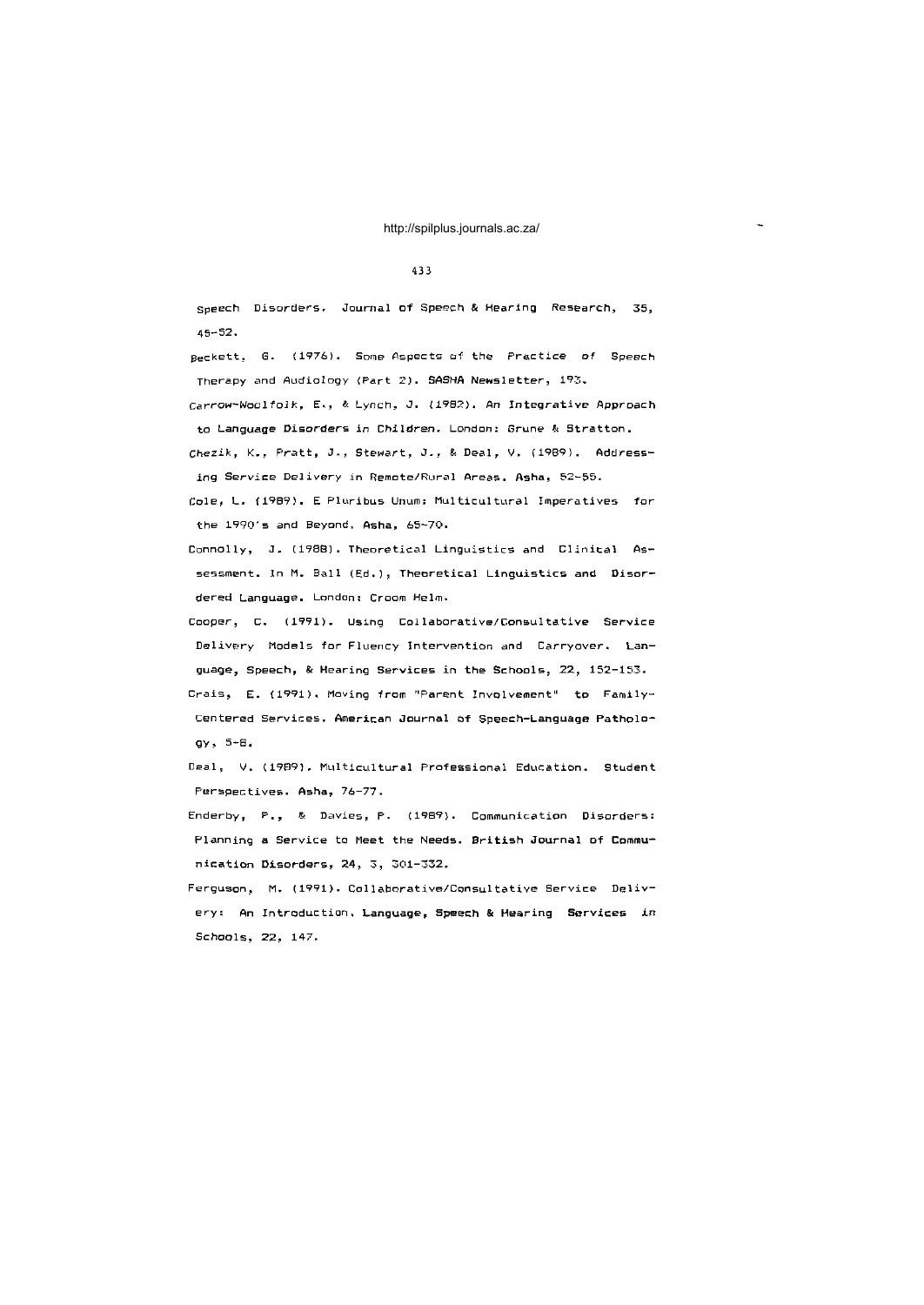#### 434

Frassinelli, L., Superior, *L.*, *& Mryers, J. (1983). A* Consultation Model for Spoech and Language Intervention. Asha, 25-30.

Friedman, I. (1991). GNOMPILO: Community Health Workers in the Valley of a Thousand Hills. SAHWCO Conference Proceedings. Booysens : SAHWCO .

Grunwell, F. (1985). Phonological Assessment of Child Speech. Berkshire: Nfer-Nelson.

International Conference on Primary Health Care, (1978). Primary Health Care. Geneva: World Health Organisation.

McAllister, L. (1985). Time Management and Clinic Management: Developing Efficiency and Flexibility in Delivering Communication Services. Australian Journal of Human Communication Disorders, 13, 1, 139-152.

Padayachee, N., & Wilson, T. (1991). The Transformation of the Present Public Health Service to a People's Health Service in South Africa. SAHWCO Conference Proceedings. Booysens: SAHWCO.

Pikk, W. (1991). Appropriate Research for Development. SAHWCO Conference Proceedings. Booysens: SAHWCO.

Shewan, C., & Malm, K. (1989). The Status of Multilingual/Multicultural Service Issues Among ASHA Members. Asha, 78.

Solanki, B. (1991). Socialisation of Health Care. SAHWCD Conference Procedings. Booysens: SAHWCO.

Smith, R. (1988). Pragmatics and Speech Pathology. In M. Ball (Ed.) Theoretical Linguistics and Disordered Language. London: Croom Helm.

Task Force on Health-Research for Development Secretariat.